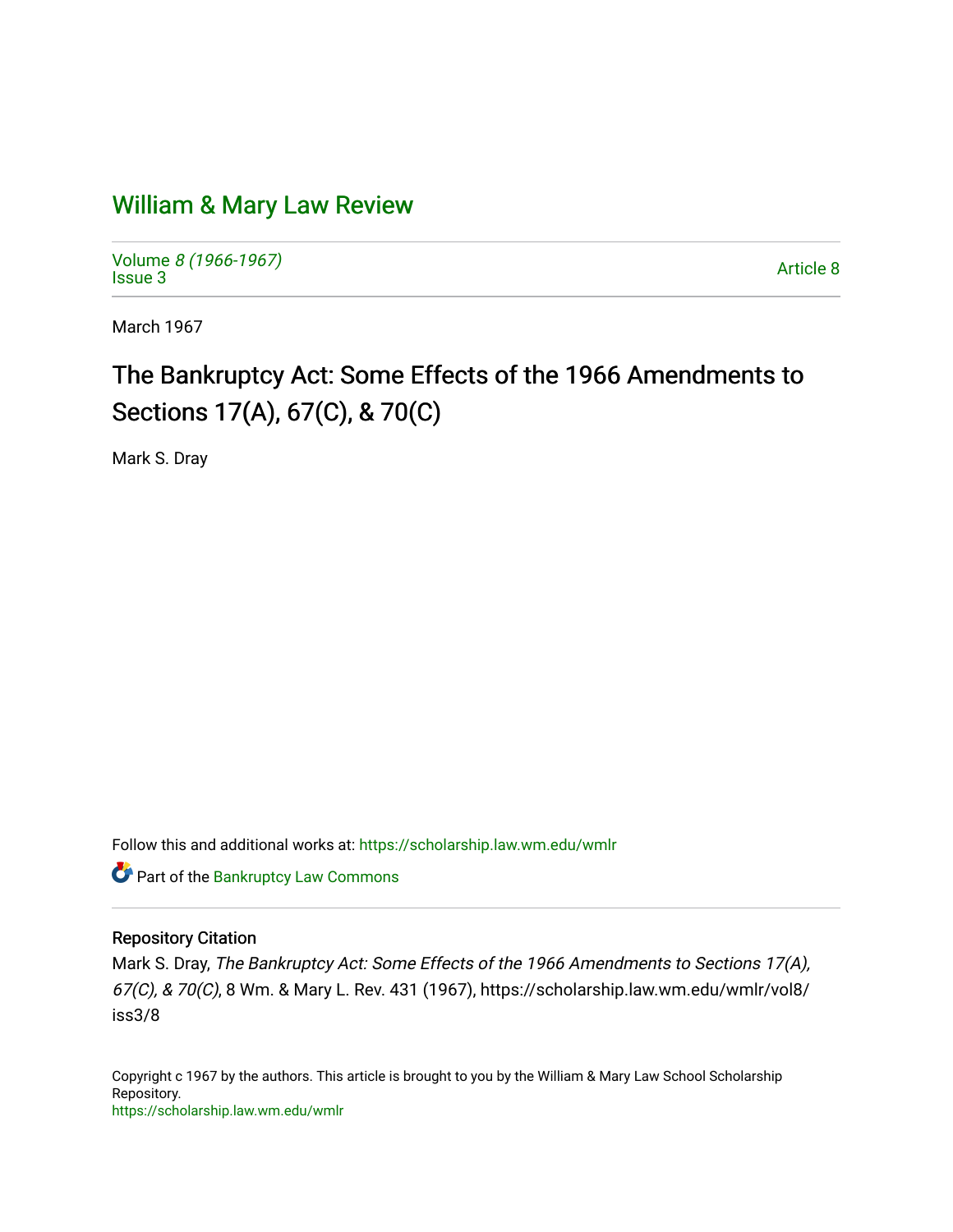# THE BANKRUPTCY ACT: SOME EFFECTS OF THE 1966 AMENDMENTS TO SECTIONS 17(a), 67(c), AND 70(c)

Article I, Section 8, Clause 4 of the Constitution gives Congress the power to "establish uniform Laws on the subject of Bankruptcies throughout the United States." Attempts were begun in 1789 to establish a system of bankruptcy laws and from time to time until 1898 various laws were enacted to give temporary relief to debtors, but were subsequently repealed for one reason or another. Finally in July of 1898, the Bankruptcy Statute of 1898 was enacted. This statute, known as the Bankruptcy Act,<sup>1</sup> has been amended eighty-six times.<sup>2</sup> The most recent of these amendments were added in the summer of 1966,<sup>3</sup> when the last session of the 89th Congress passed legislation amending the Bankruptcy Act in an attempt to provide for a more equitable discharge and to clear up some of the existing inconsistencies while not completely controverting the status of the federal tax lien. These additions should have a significant effect, not only on the power of the trustee and the debtors' discharge in bankruptcy, but also on the policies of the Treasury Department as to the administration and collection of taxes. A look at three of the most far reaching of these amendments will perhaps demonstrate the significance they will have on the law of bankruptcy and give some indication as to the effects these changes will cause on the current tax policies of the federal government.

The Bankruptcy Act was designed in an attempt to distribute the bankrupt's assets equitably among his creditors. Equal distribution among creditors, however, did not always prove to be the just solution, and so priorities and security interests were accorded to certain classes of creditors. Thus, creditors with liens received satisfaction before assets became available to other or general creditors. This of course put unsecured creditors in an unfavorable position, and they began seeking legislation under state law which would give them priority. The government anticipated trouble and, when enacting the Chandler Act of 1938,4 destroyed state priorities, except for those of the landlords which were postponed, in an effort to insure uniformity of distribution. Although

<sup>1.</sup> Short title added by 64 Stat. 1113 (1950).

<sup>2.</sup> Laube, 1966 **COLLmR PAMPHLET** EDITION **BANKRUPTCY ACT,** VIII-X (1966).

**<sup>3.</sup>** Pub. L. 89-495, 8 Stat. **268** (1966). Pub. L. 89-496, 8 Star. **270** (1966).

<sup>4.</sup> Pub. L. 699, **52** Stat. 840-940 (1940).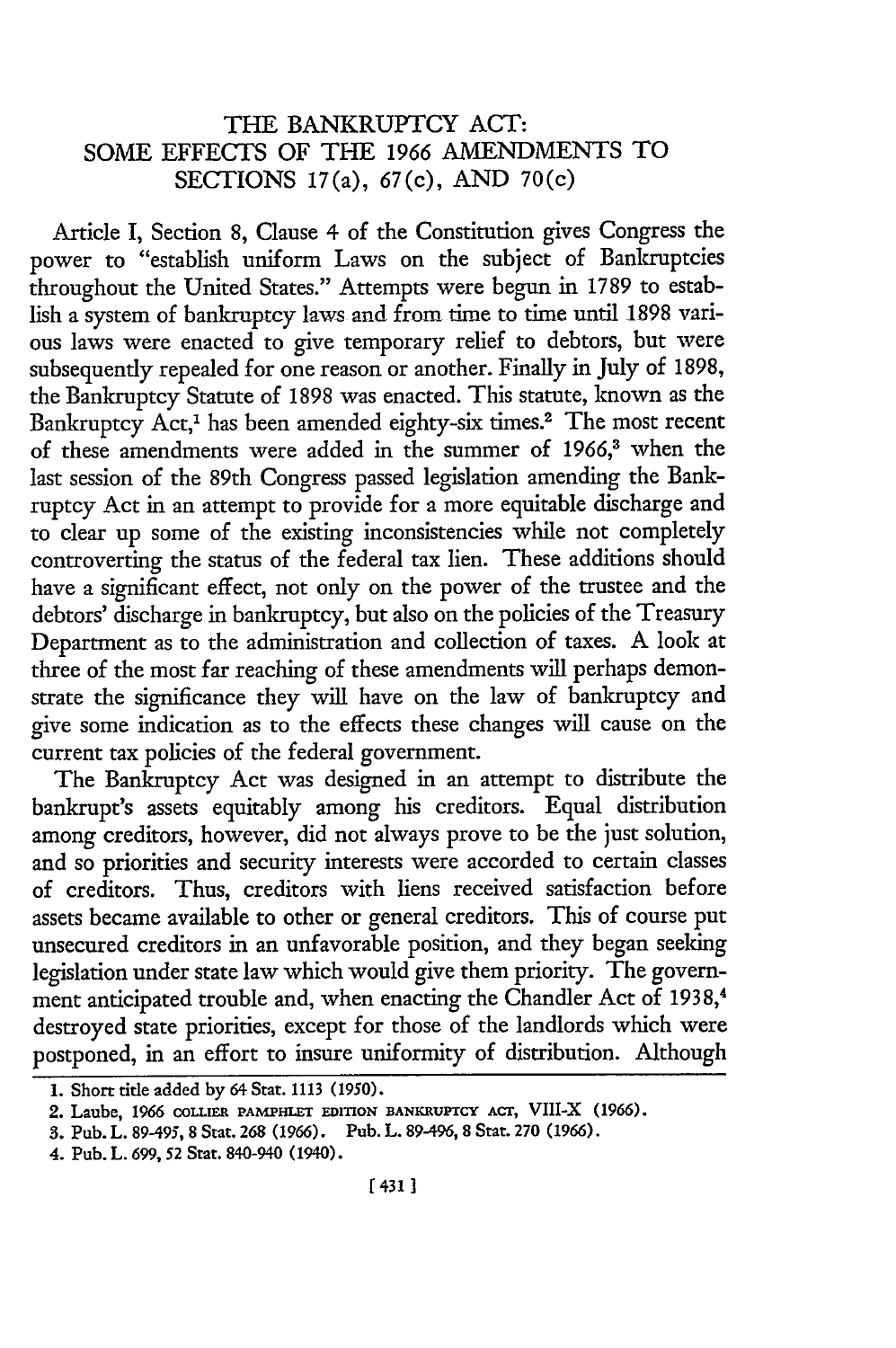state priorities were destroyed, the validity of a statutory lien was recognized. Thus, a general creditor might obtain state legislative action making his debt a lien and so raise himself to a position of superiority among general creditors and, in some cases, among other priority claimants. Problems began to arise with both liens on specific assets and disguised liens designed to take effect only on the insolvency of the debtor. Tax claims compounded the problem as they also assumed the position of statutory liens. It became apparent that the federally created priorities under the Bankruptcy Act would be totally disrupted if all statutory liens were given effect. The Chandler Act, in attempting to solve this problem by creating priorities for the cost of administration and wage claims over statutory liens on personal property not accompanied by possession, and by providing that liens should be restricted "except as against other liens,"  $5$  inadvertantly paved the way for the unanticipated judicial interpretation that followed.<sup>6</sup>

Amendment was made in 1952 deleting the controversial clause "except as against other liens" and section  $67(c)(2)$  was added invalidating all statutory liens against the trustee in bankruptcy on personal property not accompanied by possession, levy, sequestration or distraint.7 This settled the "circuity problem" <sup>8</sup> with regard to wages and rents, but the problem continued to exist where a state law placed a lien, postponed under the Bankruptcy Act, in a senior position to a lien unaffected by postponement.<sup>9</sup>

The problem culminated in a Pennsylvania decision, *In re Quaker* City Uniform Company,<sup>10</sup> where the bankrupt had given two chattel mortgages to creditors long before bankruptcy. The creditors held validly recorded chattel mortgages and the contest was to determine relative order of distribution among: (1) chattel mortgage holders prior in time to any claimants; (2) the landlord of the bankrupt who had not sold any property; (3) various wage claimants; and (4) administration

**9.** H.R. Rep. No, 686,98th Cong. ist Sess. *265* (1965).

10. 134 F. Supp. *596* (E.D. Pa.),238 F.2d *155* (CA. 3d Cir. 1956), *cert. den.* **352** U.S. 1030 (1957). The referee, the district court, and the court of appeals all arrived at different conclusions as to the proper order of distribution.

**<sup>5.</sup>** Weinstein, Tim BANKRUPTCY LAW oF 1938, **sECTIoN** 67(c) 144 (1938).

**<sup>6.</sup>** In Re Eakin Lumber Co., 39 F. Supp. 787, **(N.D.** W.Va. 1941). In this case, a junior lien intervened and the rent or wage lien became unrestricted at the expense of general creditors. **Aff'd.,** R.F.C. v. Sun Lumber Co., 126 **F.2d** 731, 48 Am. B.R. (N.S.) 96 (1942). **7.** Pub. L. **82-456, 66** Stat. 427 (1952).

**<sup>8.</sup> S.** Rep. No. 277, 89th Cong. 1st Sess. *265* (1965). "Circuity of liens results when lien B is subordinated to lien A but prior in right to lien C which, however, is in turn entitled to priority over lien **A."**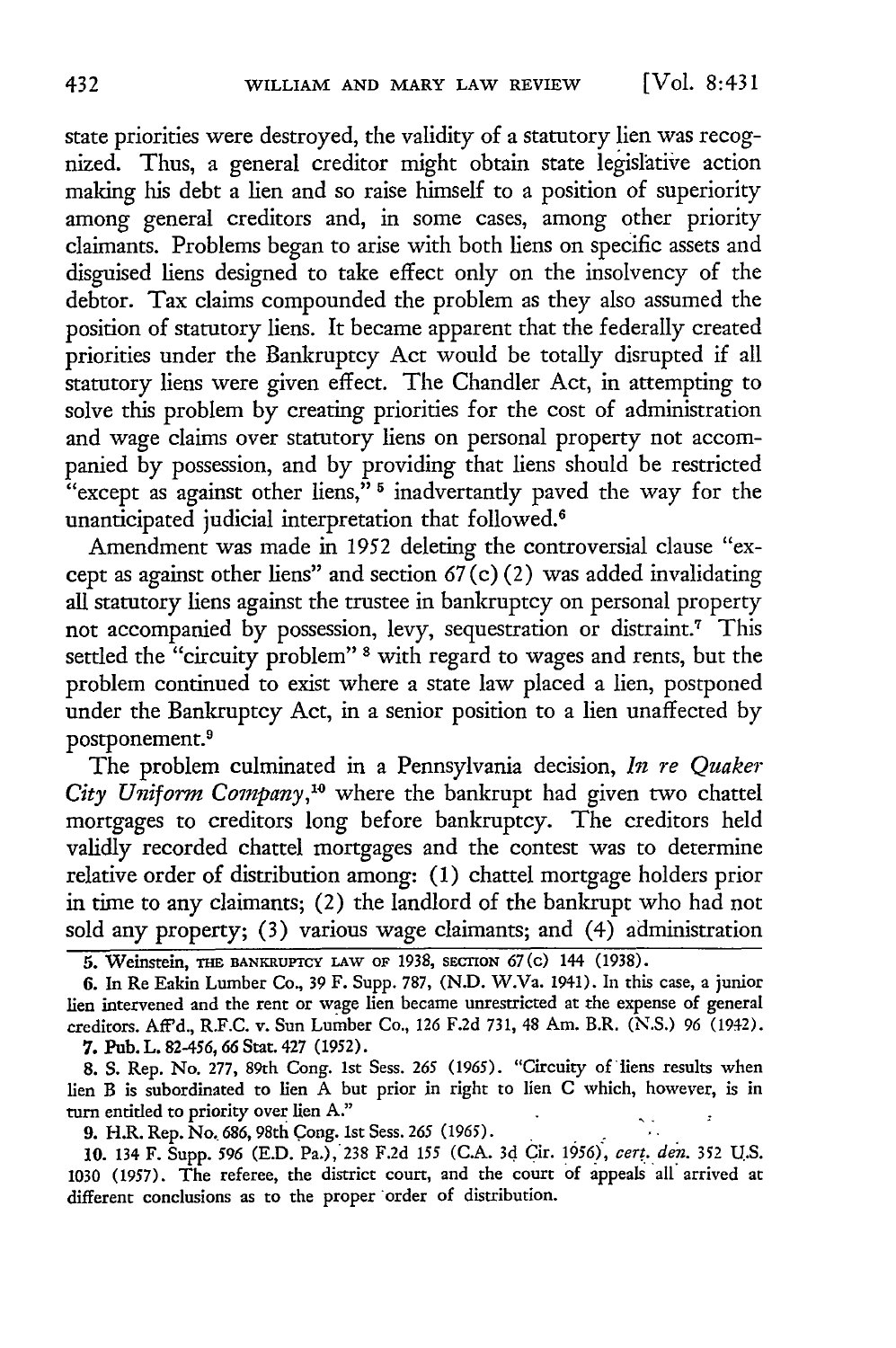expenses. In Pennsylvania a distraint for rent is superior to a chattel mortgage. The referee, the district court, and the court of appeals arrived at different conclusions as to the proper order of distribution. In the final decision, the court of appeals followed the federal order of distribution in allowing the cost of administration and wage claims ahead of the other claims, but followed the state priorities placing the distraint for rent ahead of the chattel mortgages. The cost of administration and wage claims used up all the assets so that the landlord and the secured creditors received nothing. Thus the question arose as to the value of secured credit.

However, this Pennsylvania interpretation has not been followed in other jurisdictions. In *New Orleans v. Harrell,"* chattel mortgages were paid first. The court reasoned that since secured priorities were not postponed in section  $67(c)^{12}$  of the Bankruptcy Act, they should be paid first, then the cost of administration, wage claims, and finally city tax claims. In a California case, 13 involving priorities between federal tax liens and state tax liens coupled with possession of the bankrupt's personal property, the court interpreted section 67 (c) to be intended to postpone payment of the federal tax lien on personal property not accompanied by possession. This was in order to insure payment of the administrative expenses and wage claims under section  $64(a)(1)$  and  $(2)$ , and not to subordinate the lien to another lienholder who secures possession of the property prior to bankruptcy. The court thus upheld the contention of the federal goverment in stating that the postponement of federal tax liens under section 67 (c) is provided for the benefit of unsecured creditors, not for the benefit of other secured claimants.

These various interpretations have obviously thwarted attempts to produce a uniform Bankruptcy Law and, as early as 1957, revisions to section 67 (c), arising from the *Quaker City'4* dilemma, were introduced in Congress. 15 Subsequently Congress passed a bill which provided for the postponement of tax liens on personal property not accompanied by possession, not only to administration expenses and wage claims, but also to all liens indefeasible in bankruptcy.<sup>16</sup> The bill was designed to

**<sup>11.</sup>** 134 **F.2d 399** (5th Cir. 1943).

<sup>12. 11</sup> U.S.C.A. Section 107 (1940).

<sup>13.</sup> California State Department of Employment v. U.S., 210 F.2d 242 (CA. 9th Cir. 1954). **'**

<sup>14.</sup> *Supra* note 10.

<sup>15.</sup> H.R. 5195, 85th Cong., 1st Sess. (1957).

<sup>16.</sup> H.R. 7242,, 86th Cong. 1st Sess., Section 6 (1960).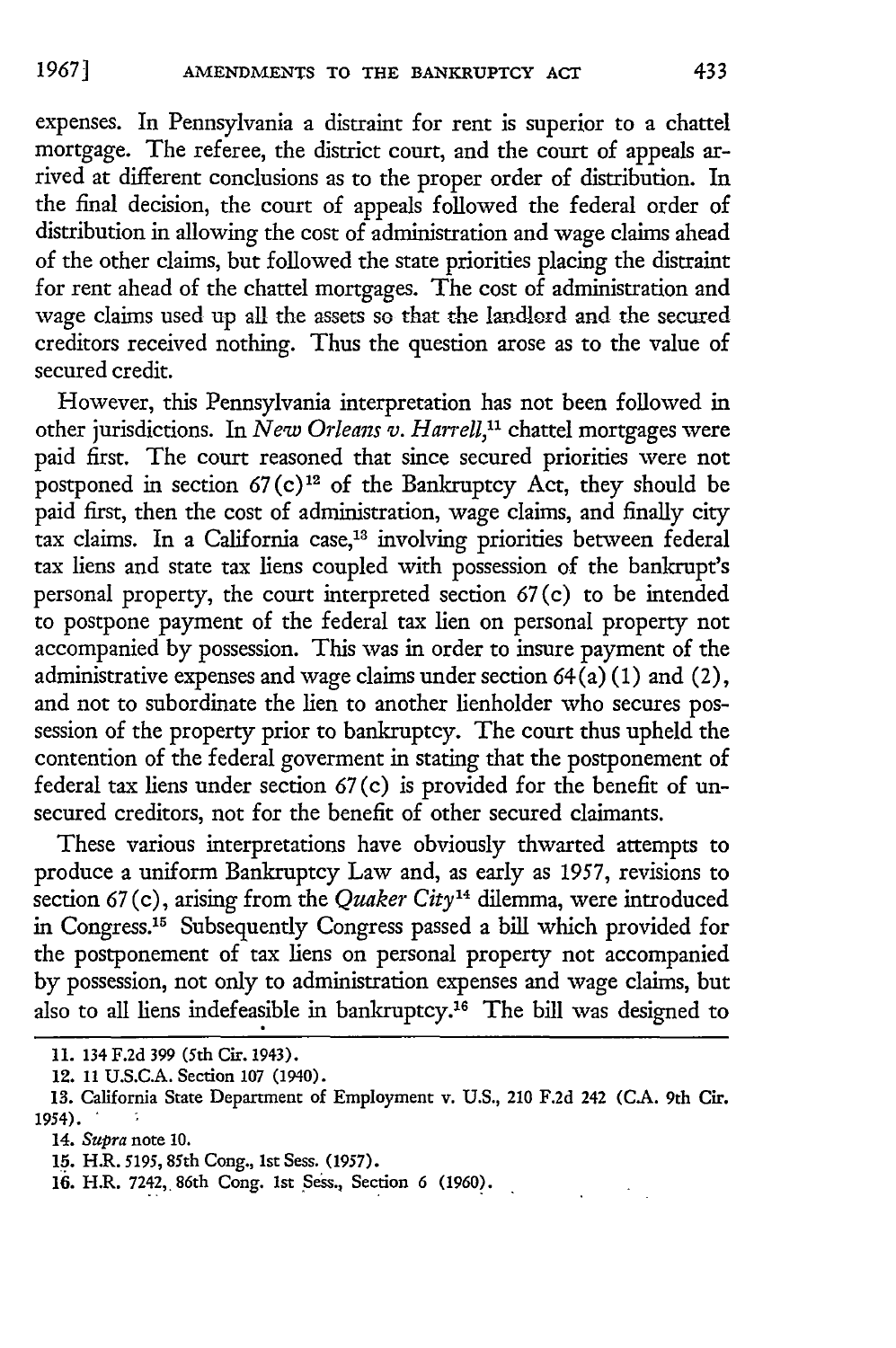**[Vol. 8:431**

prevent the interpretation which appeared in the *Quaker City* case,<sup>17</sup> but the Treasury Department objected on the basis that such an interpretation would result in a windfall to secured claims filed after the notice of a tax lien,<sup>18</sup> and the bill was subsequently vetoed by the President.<sup>19</sup>

#### SECTION  $67(c)$

The first of the 1966 amendments to be considered herein is the latest change in section 67(c)<sup>20</sup> which again tries to solve the "circuity problem." The first part of this amendment lists three types of statutory liens which are to be invalidated against the trustee in bankruptcy.<sup>21</sup> The purpose of this part of the amendment is to do away with the so-called spurious and secret liens by invalidating disguised priorities which are not coupled with property rights by specifically doing away with statutory liens which spring to life only at the date of the debtor's insolvency. It also invalidates liens against a trustee which would not be enforceable against a bona fide purchaser from the debtor on that date, and liens for rents and distresses for rents which are provided for in Part 2 of the amendment to this section.

The Senate Finance Committee was concerned as to the effect this would have on the federal tax lien and proposed an additional clause to

**20.** 11 **U.S.C.A.** Section 107(c) **(1966).**

21. *Supra* note 20, at **(1),** which provides:

**(A)** every statutory lien which first becomes effective upon the insolvency of the debtor, or upon distribution or liquidation of his property, or upon execution against his property levied at the instance of one other than the lienor.

(B) every statutory lien which is not perfected or enforceable at the date of bankruptcy against one acquiring the rights of a bona fide purchaser from the debtor on that date, whether or not such purchaser exists; Provided, That where a statutory lien is not invalid at the date of the bankruptcy against the trustee under subdivision c of section **70** of this Act and is required **by** applicable lien law to be perfected in order to be valid against a subsequent bona fide purchaser, such a lien may nevertheless be valid under this subdivision, **if** perfected within the time permitted **by** and in accordance with the requirements of such law: And provided further, That if applicable lien law requires a lien valid against the trustee under section **70,** subdivision c, to **be** perfected **by** the seizure of property, **it** shall instead be perfected as permitted **by** this subdivision c of section 67 by filing notice thereof with the court;

**(C)** every statutory lien for rent and every lien of distress for rent, whether statutory or not. A right of distress for rent which creates a security interest in property shall be deemed a lien for the purposes of this subdivision c.

**<sup>17.</sup>** *Supra* note **10.**

**<sup>18.</sup>** *Supra* note **8.**

**<sup>19.</sup>** *Supra* note **16,** vetoed **by** the President on September **8, 1960,** *106* Cong. Rec. **19168.**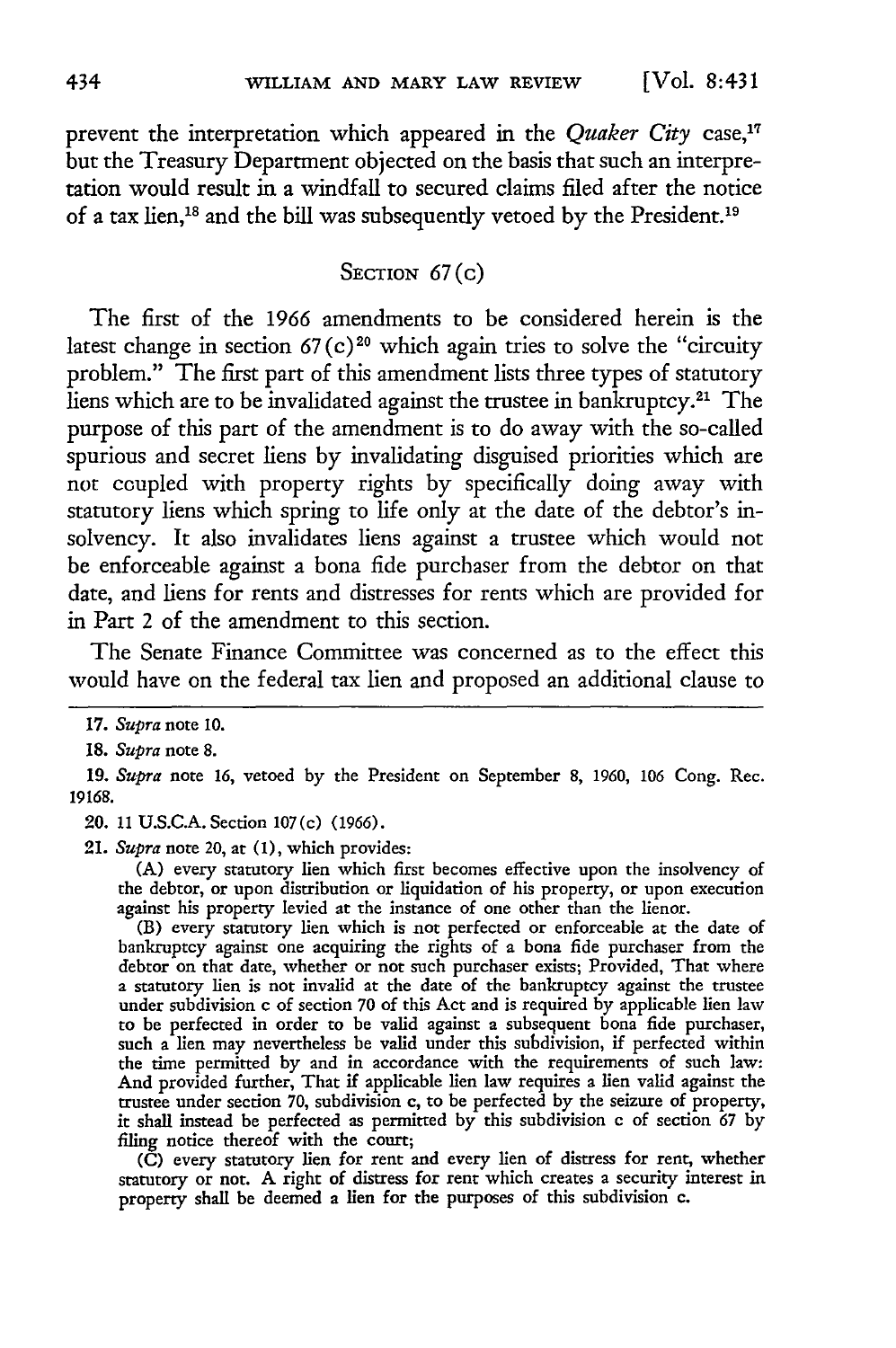this part of the amendment which would have followed clause B of section  $67(c)(1).^{22}$  The clause provided:

That, in the case of a statutory lien for taxes which were assessed within one year prior to the date of bankruptcy, notice of such lien shall be considered as being enforceable at the date of bankruptcy against one aquiring the rights of a bona fide purchaser from the debtor on that date, if notice of such lien is filed within one year after the date of the assessment of the taxes to which the lien relates or within one month after the date of bankruptcy.<sup>23</sup>

This would have given the government a one-year period in which its unfiled tax claims would still be considered superior to the general creditor's represented by the trustee in bankruptcy, providing notices of these liens were subsequently filed. The majority contended that this would give the government time to decide whether or not it should file notice of a tax lien, which might force some taxpayers into bankruptcy, while retaining a secured position. However, the minority pointed out that this proposal would "turn the bill against its sponsors and pervert its purpose."<sup>24</sup> The minority argument was based upon the intended purpose of the amendment to section 67(c) and the holding in *United States v. Speers*.<sup>25</sup> The arguments were successful and the clause was not added.

One of the most significant changes of this section of the amendment comes in part  $(1)$  (B) which provides:

**...** if applicable lien law requires a lien valid against a trustee under section 70, subdivision c, to be perfected by the seizure of property, it shall instead be perfected as permitted by this subdivision c of section 67 by filing notice thereof with this court.<sup>26</sup>

Prior to this addition, a tax lien which required seizure of property to become secured was not invalidated by failure to seize the property but only postponed to clauses  $(1)$  and  $(2)$  of section 64 $(a)$ . Now these

**26.** *Supra* note 20, at **(1)** (B).

<sup>22.</sup> *Supra* note 20, which invalidates against the trustee "every statutory lien which is not perfected or enforceable at the date of bankruptcy against one acquiring the rights of a bona fide purchaser from the debtor on the date, whether or not such purchaser exist."

**<sup>23.</sup>** S. Rep. No. 999, 89th Cong., 2d Sess., at IX, Sec. 4 **(1)** (B) (1966).

<sup>24.</sup> *Id.* at XI.

**<sup>25.</sup>** *Infra* note 54.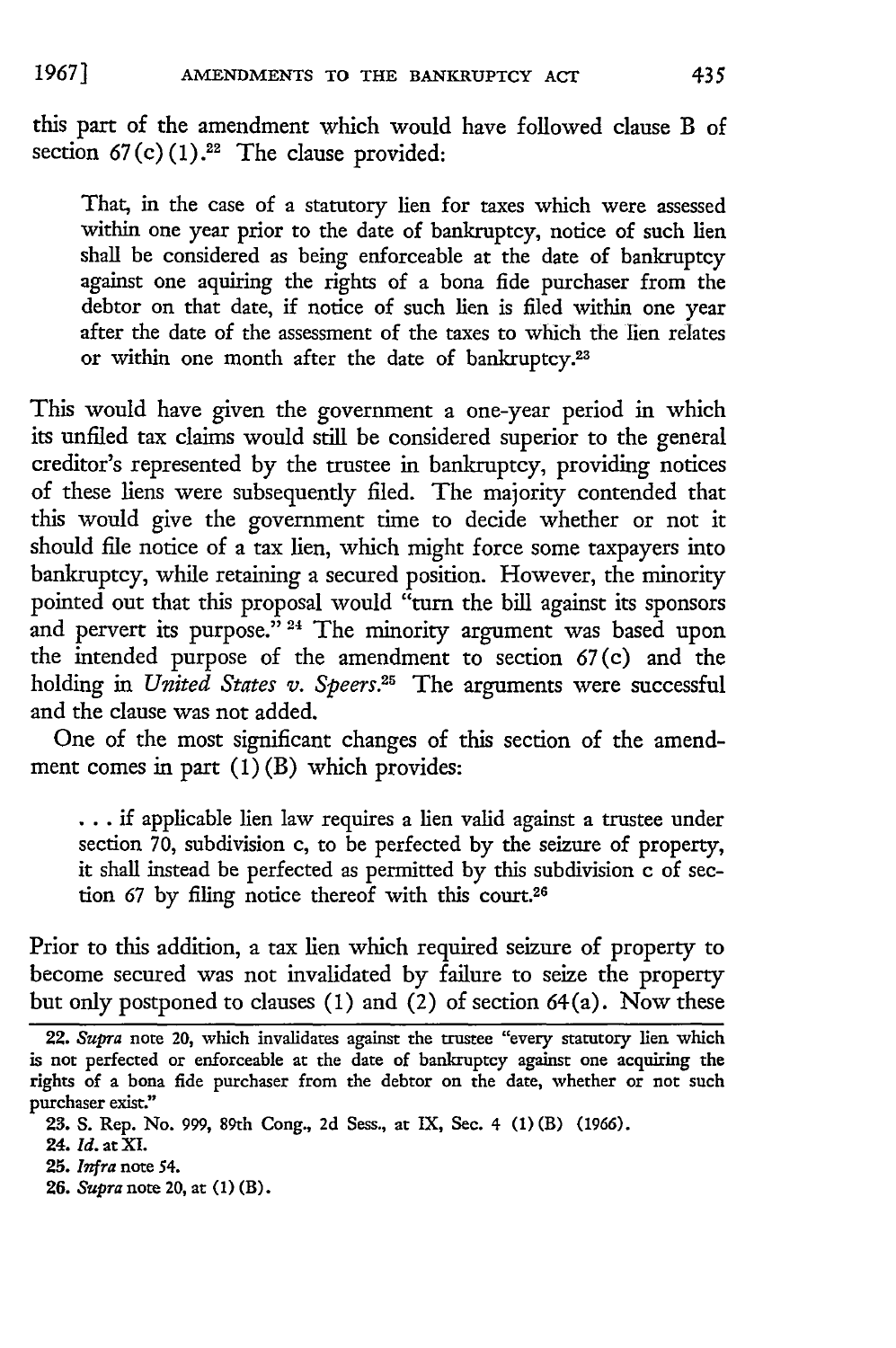tax liens will be invalidated as a lien and fall into clause (4) of section 64(a) to receive priorities entitled to thereunder unless notice of the lien has been filed with the proper court. The Treasury Department, of course, objects to this reduction of priority, and is faced with a major policy decision in regard to the filing of notice of tax liens.27 Until now, the Treasury Department could examine the position of a taxpayer and use its discretion as to whether to file a tax lien or to extend the due date for taxes owed, giving the taxpayer a chance to recover financially. It now seems quite logical that liens will have to be filed promptly when the taxes become due, which may force many businesses and taxpayers into bankruptcy that previously might have been avoided.

The second section of the amendment to subsection c of section 67<sup>28</sup> tries to clear up some of the confusion which resulted in the *Quaker City* case in an attempt to once and for all answer the controversial circuitry problem." <sup>29</sup> By making liens previously invalidated and subsequently not preserved by the court invalid against all liens indefeasible in bankruptcy this section eliminates the problem which was created in the *Quaker City* case where the landlord prevailed over the chattel mortgagee. Thus the chattel mortgage in that case which was an indefeasible lien in bankruptcy would not have been subordinated to the landlord's lien for rents. The section continues to build up an assured order of distribution while seemingly strengthening the value of secured credit which was weakened by the Pennsylvania decision.

The amendment to section 67(c) (3)<sup>30</sup> also provides for the post-

30. *Supra* note 20, at (3), which provides:

(3) Every tax lien on personal property not accompanied by possession shall be postponed in payment to the debts specified in clauses (1) and (2) of subdivision a of section 64 of this Act. Where such a tax lien is prior in right to liens

<sup>27.</sup> Letter from Treasury Department (Asst. Sec. Stanley S. Surrey) relating to H.R. 1961 in 87th Cong. carried forward as H.R. 136 with the deletion of Sec. 2 of H.R. 1961. *IRE* No. 1966-38, p. 129.

**<sup>28.</sup>** *Supra* note 20, at (2), which provides:

<sup>(2)</sup> The court may, on due notice, order any of the aforesaid liens invalidated against the trustee to be preserved for the benefit of the estate and in that event the lien shall pass to the trustee. A lien not preserved for the benefit of the estate but invalidated against the trustee shall be invalid as against all liens indefeasible in bankruptcy, so as to have the effect of promoting liens indefeasible in bankruptcy which would otherwise be subordinate to such invalidated lien. Claims for wages, taxes, and rents secured by liens hereby invalidated or preserved shall be respectively allowable with priority and restricted as are debts therefore entitled to priority under clauses (2), (4), and *(5)* of subdivision a of section 64 of this Act, even though not otherwise granted priority.

<sup>29. 134</sup> F. Supp. *596* (ED. PA.), 238 F.2d *155,* (C.A.3d Cir. 1956), *cert. den.* 352 U.S. 1030 (1957).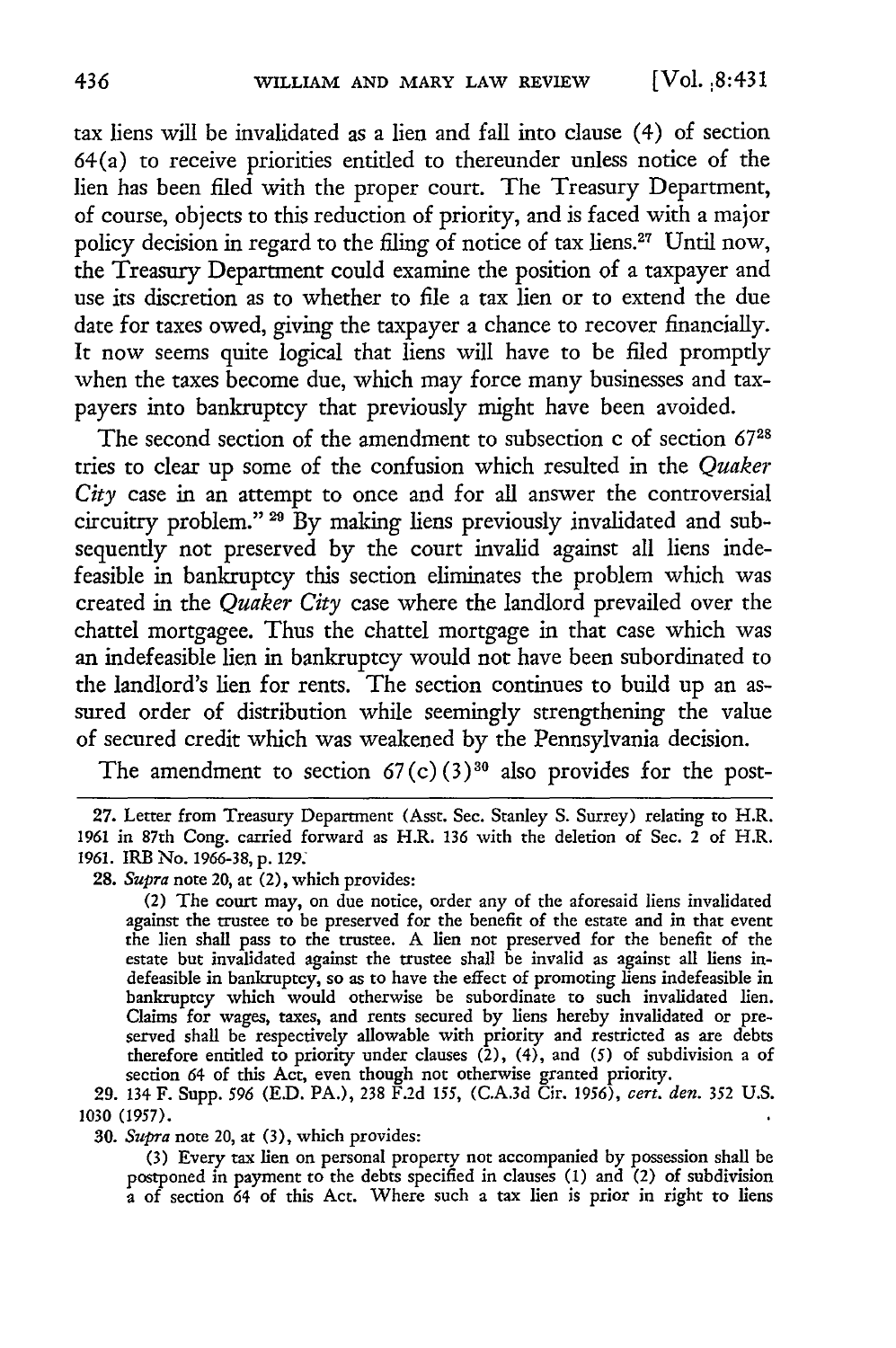ponement of all tax liens on personal property not accompanied by possession to (1) cost of administration and (2) wage claims under section 64(a) of the Act. As to other liens indefeasible in bankruptcy and tax liens, where notice was properly filed under the amendment to  $67(c) (1) (B)$ ,<sup>31</sup> the common law principle of "prior in time, prior in right" determines the order of distribution.<sup>32</sup> The results of this section are more clearly seen through two hypothetical situations:

(A) D is bankrupt. The federal government holds a valid tax lien of \$5,000 for back taxes on his personal property which has not been reduced to possession. This lien is prior in time to a subsequent chattel mortgage of \$4,000 on the same property. There are also wage claims of \$1,500 due \$500 each to three workmen of D. The cost of administration of the bankrupt's estate is \$1,000. The bankrupt's personal property is sold for \$8,000 and the cost of the sale is \$200. Under the new amendment to  $67(c)(3)$ the distribution would be as follows:

| Cost of sale of personal property\$ 200                                 |         |
|-------------------------------------------------------------------------|---------|
| The amount remaining of the tax lien, \$5,000 to be<br>paid as follows: |         |
| Cost of administration\$1,000                                           |         |
|                                                                         | \$8,000 |

indefeasible in bankruptcy, the court shall order payment from the proceeds derived from the sale of the personal property to which the tax lien attaches less the actual cost of the sale, of an amount not in excess of the tax lien, to the debts specified in clauses **(1)** and (2) of subdivision a of section 64 of this Act. If the amount realized from the sale exceeds the total of such debts, after allowing for prior indefeasible liens and the cost of the sale, the excess up to the amount of the difference between the total paid to the debts specified in clauses (1) and (2) of subdivision a of section 64 of this Act. and the amount of the

tax lien, is to be paid to the holder of the tax lien.

**31.** *Supra* note **26.**

**32.** State, ex. rel. State Highway Commission v. Mecher, *75* Wyo. 210; 212, 294 **P.2d** *603,605 (1956).*

437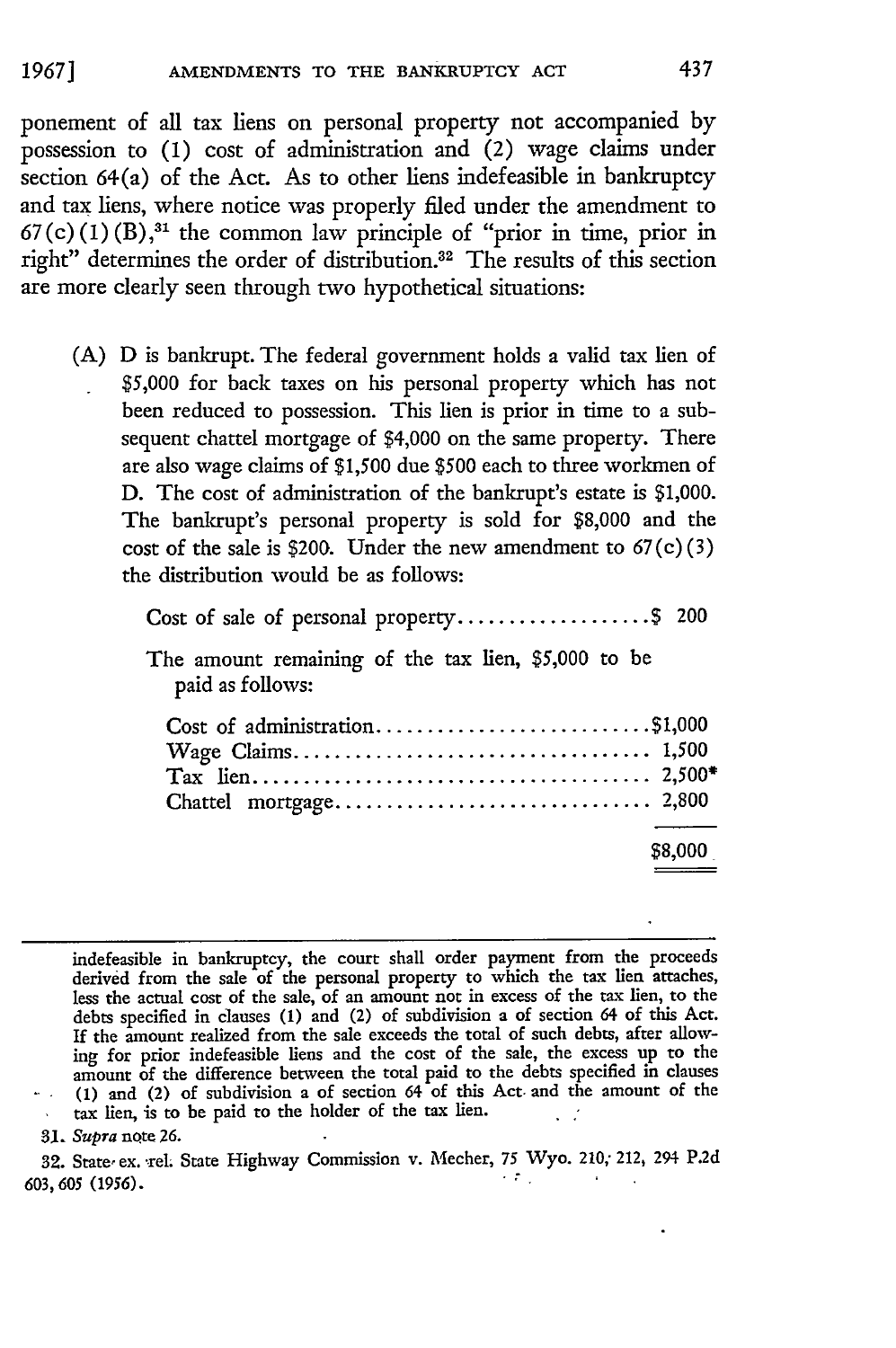(B) Same facts as above only the chattel mortgage is prior in time

| to the federal government's tax lien:       |         |
|---------------------------------------------|---------|
| Chattel mortgage \$4,000                    |         |
| The amount remaining to be paid as follows: |         |
| Cost of administration \$1,000              |         |
|                                             | \$8,000 |

\*It should be noted here that the remaining taxes owed are not discharged unless they fall under the new amendment to 17(a) but are entitled to priority under section  $64(a)(4)$  on the unsecured assets of the estate.

These changes seem to remedy the shortcomings of the *Quaker City* distribution<sup>33</sup> and that proposed in H.R. 7242.<sup>34</sup> The postponement of the tax lien to  $(1)$  cost of administration and  $(2)$  wage claims, while not completely controverting the status of the federal tax lien, seems to be a more logical and equitable distribution. It is interesting to note that the solution Congress adopts here in solving the "circuity problem" was already being used in various jurisdictions.<sup>35</sup>

The Treasury Department until this time<sup>36</sup> was following the de-

*<sup>33.</sup> Supra* note 29. Under the Quaker City order of distribution in either example would be: cost of the sale of the property-\$200, cost of administration-\$1,000, wage claims-\$1,500, tax lien-S5,000, and chattel mortgages-S300. In the second example then, the chattel mortgage, recorded prior to the tax lien received only \$300 of the \$4,000 due while the subsequent tax lien was paid in full. See H.R. Rep. No. 686, 89th Cong., 1st Sess. *265* (1965).

<sup>34.</sup> H.R. 7242, 86th Cong., 1st Sess. (1960). Under both cases H.R. 7242 would have distributed the assets as follows: cost of sale-\$200, chattel mortgage& .4,000, cost **of** administration-S1,000, wage claims-\$1,500, and tax lien-1,300. Under this case **in** example one, the subsequent chattel mortgage is paid in full but the tax lien prior in time receives only **\$1,300** of the **\$5,000** due. See H.R. Rep. No. **686,** 89th Cong. Ist Sess. *265 (1965).*

**<sup>35.</sup>** *See* California State Department of Employment v. U.S., 210 **F.2d** 242 (C.A. 9th Cir. 1954); In Re American Zyloptic Co., Inc., 181 F. Supp. 77 **(ED.** N.Y. 1960); In Re Empire Granite Co., 42 F.Supp. 450 (MD.G.A. 1942). These three courts have already interpreted the existing statute to mean what the present amendment assures.

**<sup>36.</sup>** TIR 316, April 26, 1961.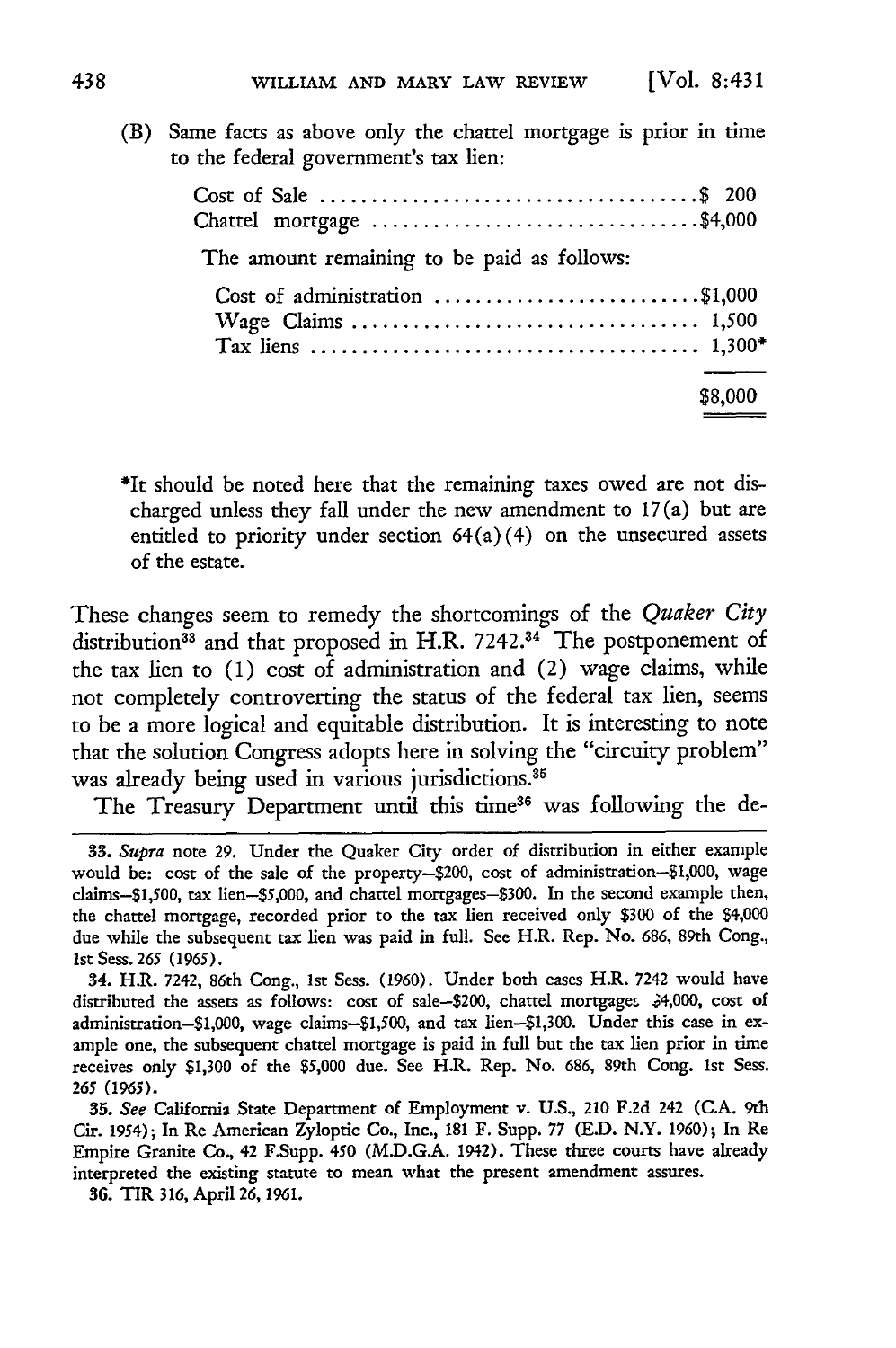cision of *United States v. City of New Britain*<sup>37</sup> in the administration of its policies. In the *New Britain* case the court adopted the "prior in time, prior in right" rule which the present amendment to section  $67(c)(3)$  adopts.<sup>38</sup> Although the Treasury has followed this case and thus supports to an extent the present solution provided by the new section  $67(c)$  for remedying the "circuity problem," the Treasury feels that there is still room for judicial interpretation due to the use of the term "indefeasible lien." The Department speculates that there is a possibility that indefeasible liens would be paid immediately after cost of administration and wage claims, thus subordinating tax claims once again.89 In hopes of finding a solution that would have a more general application to the "circuity problem," the Department offered an alternate amendment to section  $67(c)(3)$  which would cause not only tax liens but other statutory liens to share the burden of payments for cost of administration and wage claims. The Treasury Department has an obvious point in trying to protect its position and spread the burden of administrative costs and wage claims, but Congress has failed to adopt this solution. However, they have moved in the right direction by this amendment in eliminating the existing state of the law, and if interpretation follows their intent, the "circuity problem" should be solved.

## **SECTION** 70(c)

The second 1966 amendment to the Bankruptcy Act to be discussed is the change in section 70(c),<sup>40</sup> popularly known as the "strong arm clause," which enumerates the rights and powers of the trustee in bankruptcy, and which is designed to provide broad powers so that an equitable distribution of the bankrupt's assets may be effected among the creditors. In order to insure the rights and remedies provided for the trustee in bankruptcy and at the same time to clarify the existing confusion as to the trustee's position, this section was amended as  $follows:$   $\longrightarrow$ 

The trustee may have the benefit of all the defenses available to the bankrupt as against third persons, including statutes of limitation,

**<sup>37.</sup>** 347 **U.S. 81, which remanded** sub. nom. **Brown v. General Laundry** Service, **19** Conn. Sup. **335, 113 A.2d 601** *(1955).*

**<sup>38.</sup>** *Supra* note **32.**

*<sup>39.</sup> Supra* note **27.**

<sup>40.</sup> **11** US.CA. Section **110(c) (1966).**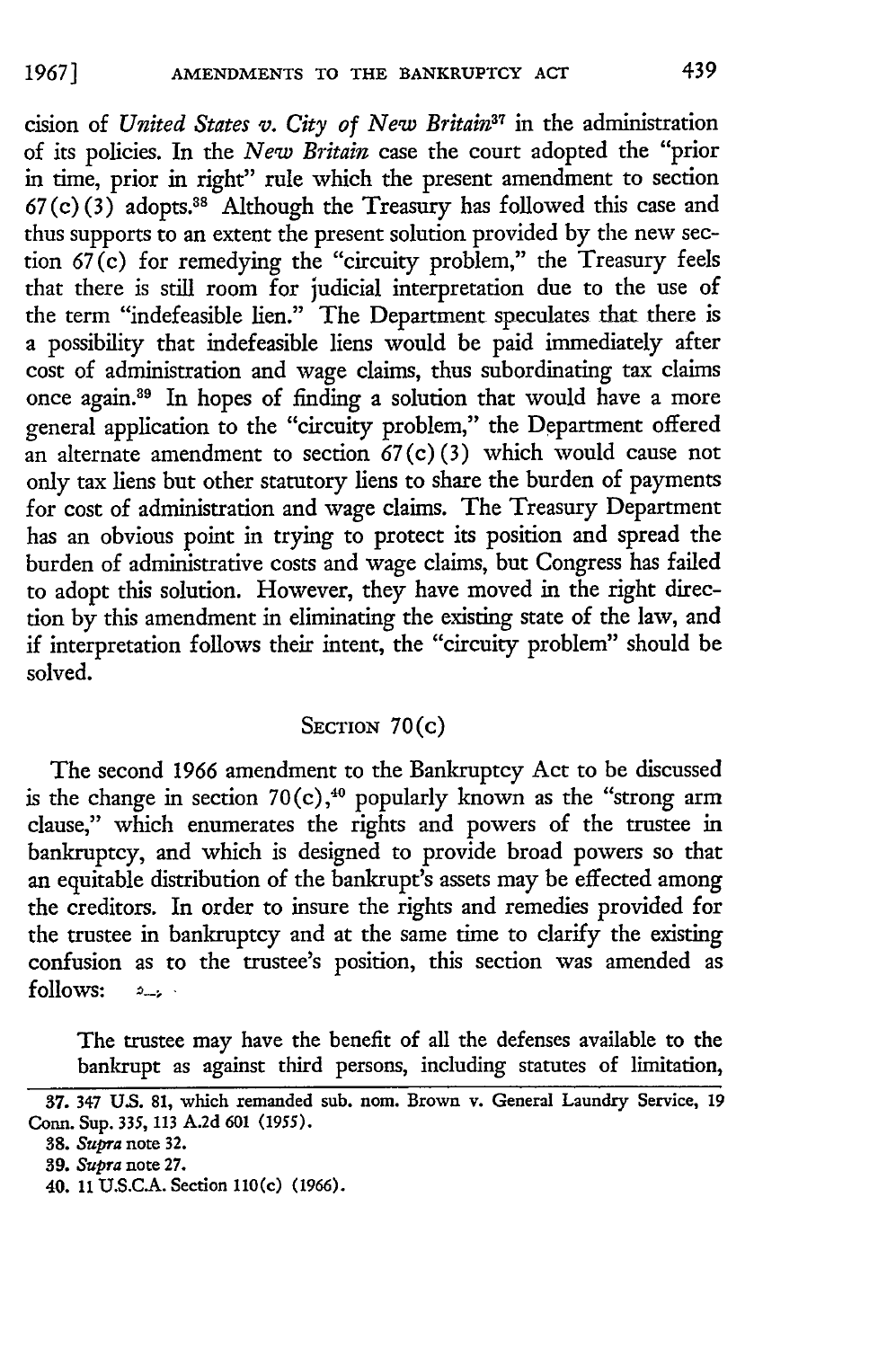statutes of frauds, usury, and other personal defenses; and a waiver of any such defense by the bankrupt after bankruptcy shall not bind the trustee. The trustee shall have as of the date of bankruptcy the rights and powers of: (1) a *creditor who obtained a judgment against the bankrupt upon the date of bankruptcy,* whether or not such a creditor exists, (2) a creditor who upon the date of bankruptcy obtained an execution returned unsatisfied against the bankrupt, whether or not such a creditor exists, and (3) a creditor who upon the date of bankruptcy obtained a lien by legal or equitable proceedings upon all property, whether or not coming into possession or control of the court, upon which a creditor of the bankrupt upon a simple contract could have obtained such a lien, whether or not such a creditor exists. If a transfer is valid in part against creditors whose rights and powers are conferred upon the trustee under this subdivision, it shall be valid to a like extent against the trustee. In cases where repugnancy or inconsistency exists with reference to the rights and powers in this subdivision conferred, the trustee may elect which rights and powers to exercise with reference to a particular party, a particular remedy, or a particular transaction, without prejudice to his right to maintain a different position with reference to a different party, a different remedy, or a different transaction.<sup>41</sup> [Emphasis added.]

The importance of the trustee in bankruptcy and his remedies against other claimants is very crucial, and from time to time the position he holds has been subject to various interpretations. Until 1950, the Act provided that a trustee had "all the rights of a judicial lien creditor as to the property coming into the possession of the bankruptcy court, and the rights of a judgment creditor holding an unsatisfied execution on all other property." <sup>42</sup> An amendment in 1950 transferred the trustee to the position of a judicial lien creditor in regard to all property. It was fairly obvious from the committee report which accompanied that legislation that the Congress did not intend to lessen the trustee's powers, but rather to put him in a more satisfactory position, reasoning that a lien holder is in a better position than a judgment creditor with an execution returned unsatisfied.43 It seems that if the legislative pur-

<sup>41.</sup> *Id.,* This amendment retained the first sentence of the prior section 70(c) but goes on to give the trustee the powers of an actual judgment creditor rather than the status of a hypothetical lien creditor which the previous act gave him.

<sup>42.</sup> H.R. Rep. No. 686, 89th Cong., 1st Sess. 265 (1965).

*<sup>43.</sup>* H.R. Rep. 1293, 81st Cong., 2d Sess., p. 7 (1949).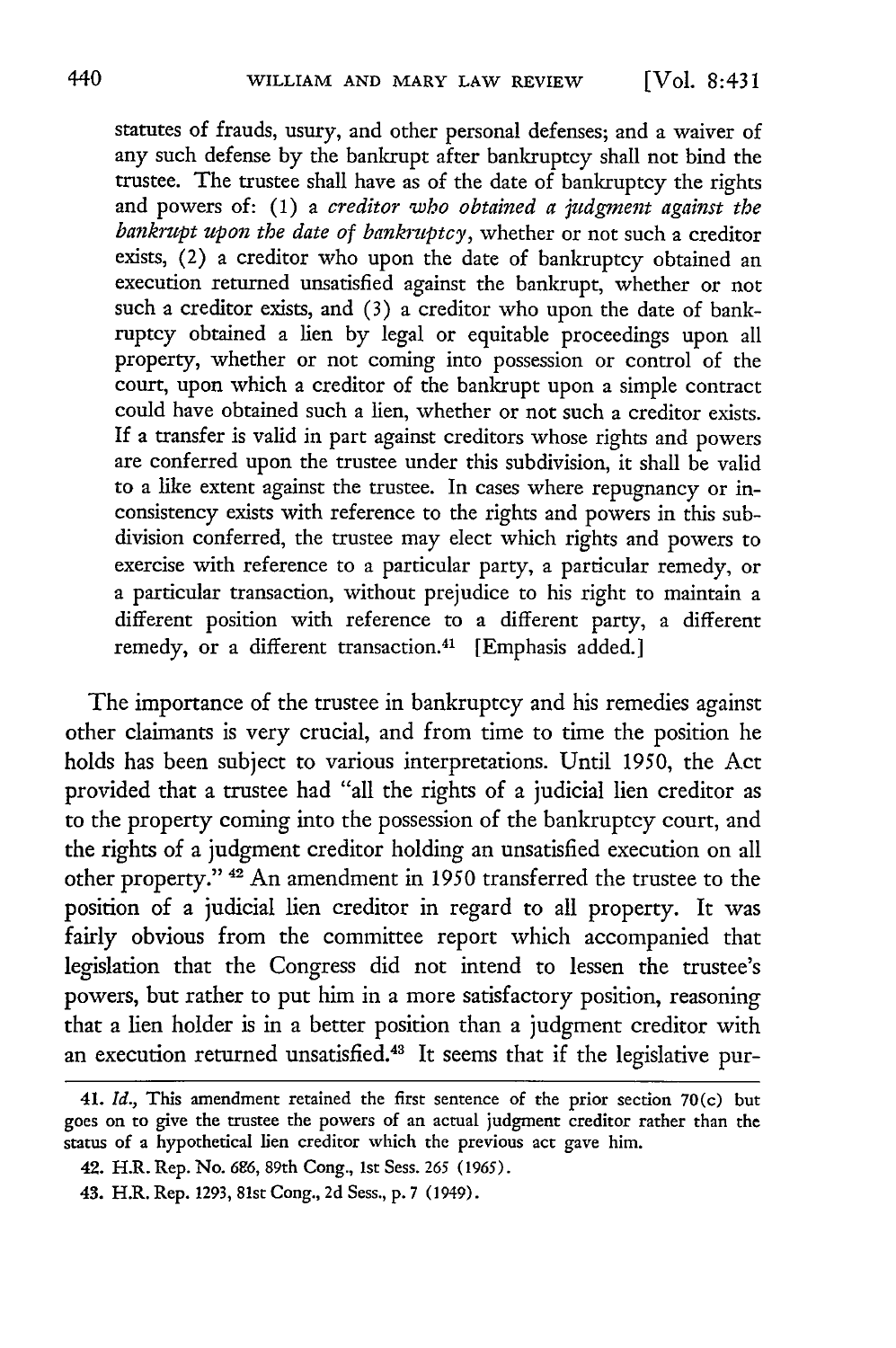pose and intent had prevailed, the jurisdictional differences which followed would have been eliminated.<sup>44</sup>

The major dispute which resulted from judicial interpretation was whether or not the trustee was a judgment creditor. The importance of this relates to section 6323 of the Internal Revenue Code which provides:

Except as otherwise provided in subsection (c) and **(d),** the lien imposed by section 6321 shall not be valid as against any mortgagee, pledgee, purchaser, or *judgment creditor* until notice thereof has been filed by the Secretary or his delegate . . . in the appropriate office.<sup>45</sup> [Emphasis added.]

Depending then on the interpretation concerning the status of a trustee in bankruptcy, tax liens imposed without notice might be invalidated against him.

Until recently, most of the decisions held that the trustee was not a judgment creditor, thus tax liens did not have to be recorded to be valid secured liens in bankruptcy.46 Although *In re Taylorcraft Aviation Corporation47* was perhaps the earliest case to hold that the trustee was not a judgment creditor, the court offered no explanation of its decision, and so most cases agreeing with this decision are based upon the holding of *United States v. Gilbert Associates, Inc. <sup>48</sup>*The *Gilbert* case involved neither a bankruptcy proceeding nor the rights of a trustee in.bankruptcy, but rather a state insolvency proceeding. The issue was whether an unrecorded federal tax lien was valid as against a municipal tax assessment which had neither been reduced to a judgment nor accorded "judgment creditor" status by any statute. The state court conveniently gave the tax assessment the character "in the nature of a judgment." The Supreme Court reversed this decision, stating that on the basis of uniformity a judgment creditor should have the same application in all states, thus interpreting Congressional use of the words "judgment creditor" in the conventional sense of a judg-

*<sup>44.</sup> Supra* notes 35-40.

<sup>45.</sup> INT. REv. **CODE** of 1954, § 6323.

<sup>46.</sup> See Brust v. Sturr, 237 F.2d *135* (2d Cir. 1956); In re Fidelity Tube Corp. **278 F.2d** 776 (3d Cir. 1960); Simonson v. Granquist, F.2d 489 (9th Cir. **1961);** In re Taylorcraft Aviation Corp., 168 F.2d 808 (6th Cir. 1948); United States v. England, 226 F.2d 205 (9th Cir. 1955).

<sup>47.</sup> *Id.*

<sup>48. 345</sup> **U.S.** *361* **(1953).** *Accord* **U.S.** v. Aeri, 348 **U.S.** 211 **(1955).**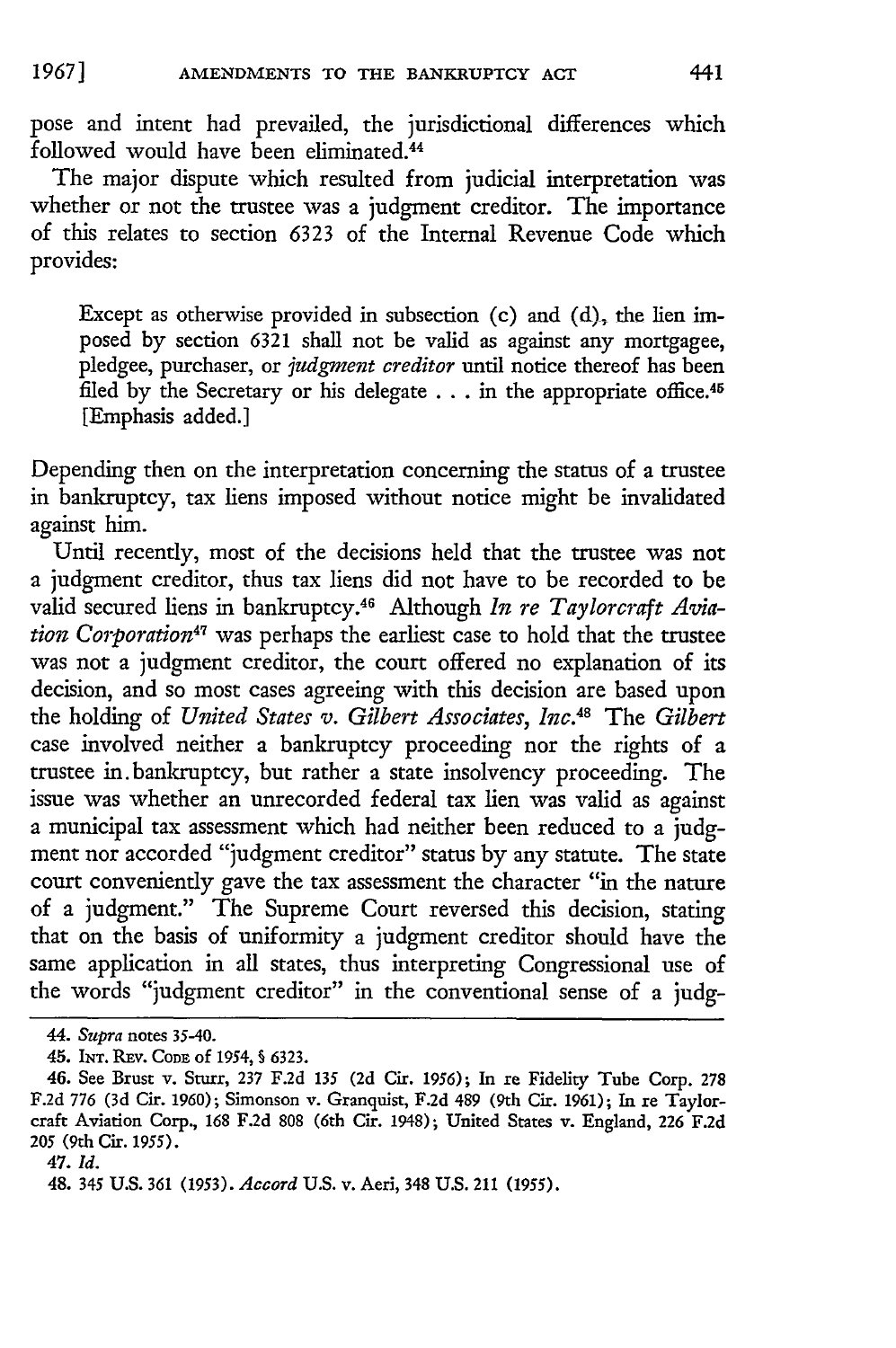ment of a court of record.49 The majority of decisions which have followed this holding, that the trustee was not a judgment creditor for the purpose of section **6323** of the Internal Revenue Code, have thus used the language of the Supreme Court in the *Gilbert* case to support their position, even though the case had nothing to do with the interrelationship of section **6323** and the Bankruptcy Act.

The opposite view, holding that a trustee in bankruptcy is a **judg**ment creditor, first appeared in the 1940 case of *United States v. Sands5 "* in which it was asserted as dicta that a trustee in bankruptcy comes within the meaning of a judgment creditor. Although this case was subsequently overruled in its own jurisdiction **by** *Brust v. Sturr,51* decided after the *Gilbert* case, it was, prior to that time, the leading authority on that subject. The reversal evolved from an unsuccessful attempt in Congress in 1954 to exclude from section **6323** "artificial" judgment creditors like the trustee in bankruptcy.<sup>52</sup> The proposal was rejected, deeming it "advisable to continue to rely upon judicial interpretation of existing law instead of attempting to prescribe statutory rules." **11** The reference was apparently meant to be to the *Gilbert* decision. Thus, through a misinterpretation of Congressional intent, the *Gilbert* case, thought prior to this time not used to decide the rights of a trustee in bankruptcy against unrecorded tax liens, paved the way for the resulting decision in *United States v. Speers.5 <sup>4</sup>*

The case of *United States v. Speers* directly presented the question of whether a federal tax lien, unrecorded at the time of bankruptcy, was valid as against the trustee in bankruptcy and whether the trustee was a "judgment creditor" within the meaning of 70(c) of the Bankruptcy Act, thus taking priority to tax liens imposed without notice under section 6323. On a writ of certiorari, the Supreme Court upheld the judgment in the *Speers* case, giving the trustee in bankruptcy the position of a judgment creditor and clearing up the once existing dispute.<sup>55</sup>

<sup>49.</sup> *Id.* at 364.

**<sup>50.</sup>** 174 **F.2d** 384, **385 (2d** Cir. 1949). *Accord* In re Fisher Plastic Corp., **89** F.Supp. 446, 448 **(D.** Mass. **1950);** In re Sport Coal Co., **125** F.Supp. **517 (S.D.** W.Va. 1054); F. Avery and Sons Co. v. Davis, **226 F.2d** 9429 (4th Cir. **1955);** In re Sayre Village Manor, Inc, 120 F. Supp. **215 (N.D.J.** 1954).

**<sup>51.</sup>** *Supra* note 44.

**<sup>52.</sup>** H.R. Rep. No. **1337, 83d** Cong., **2d** Sess., to accompany H.R. **8300,** P. A407.

**<sup>53.</sup> S.** Rep. No. **1622, 83d** Cong., **2d** Sess., to accompany H.R. **8300,** P. **875.**

<sup>54. 382</sup> **U.S.** *266 (1965).*

**<sup>55.</sup>** The referee, the District Court, and the Court of Appeals for the Sixth Circuit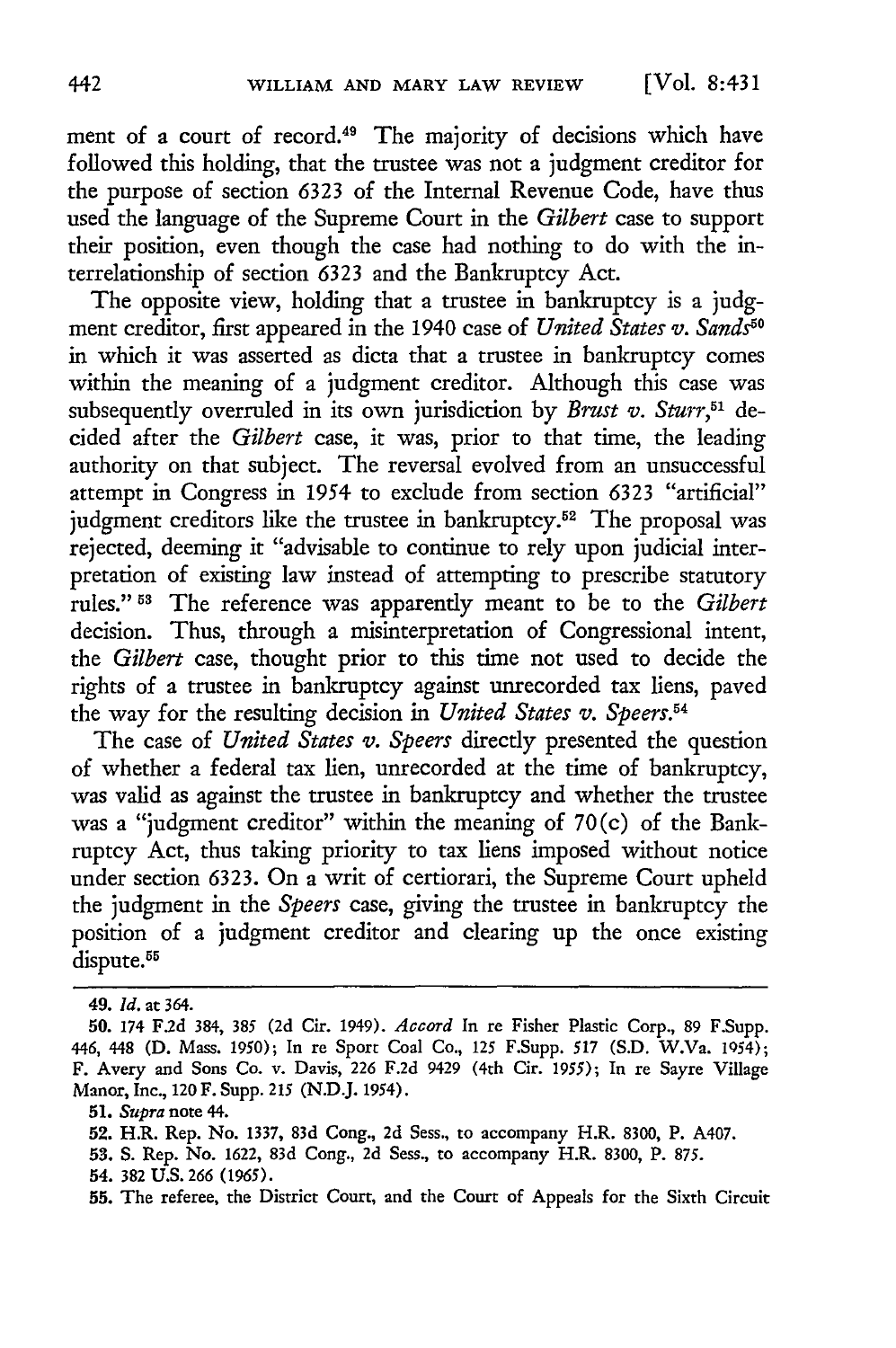The new section 70(c), besides codifying the *Speers* case and thus clearing up the existing confusion as to the trustee's position, also gives the trustee the express rights of a creditor who, upon the date of bankruptcy, obtains an execution return unsatisfied. This addition gives the trustee powers, such as discovery to inquire as to property over which he gains title but the extent and location of which is not known, which are available under some state laws only to creditors occupying this position. The effect of this revision is to reinstate the trustee to his former position of a judgment execution creditor which the 1950 amendment had taken away from him.<sup>56</sup>

The obvious effect of this amendment, as well as 67 (c), is that the Treasury Department will be forced to file notice of tax liens in most cases where they previously have recognized a policy of discretion in allowing extensions of time for taxes due. Prior to the enactment of the amendments to 67(c) and 70(c), the Department recognized the possibility that such consequences might result and unsuccessfully proposed deleting those portions of the amendments which made the trustee a judgment creditor.

#### SECTION 17(A)

The last of the 1966 amendments to be considered here is section 17 of the Bankruptcy Act which provides for the release of a bankrupt from his provable debts except those listed therein. Prior to the 1966 amendment, section  $17(a)$  (1) provided: "a. A discharge in bankruptcy shall release a bankrupt from all his provable debts, whether allowable in full or in part, except as such are due as a tax levied by the United States, or any State, county, district, or municipality . . . . "<sup>57</sup> The 1966 amendment to section 17(a) (1),<sup>58</sup> possibly the most significant of the new amendments to the law of bankruptcy, provides

all found for the Trustee. The Supreme Court granted certiorari to resolve the conflict which existed between the decision of the lower court and the decisions from the Second, Third, and Ninth Circuits. *Supra* note 44.

<sup>56.</sup> Laube, 1966 **cOLLIER PAMPHLET EDITION BANKRUPTCY ACT,** A1442 **(1966).**

<sup>57.</sup> **Id.** at A32.1 (1966).

**<sup>58.</sup>** 11 U.S.C.A. Section 35(a) (1), which provides for release of debts except as to: **...** taxes which become legally due and owing by the bankrupt to the United

States or to any State or any subdivision thereof within three years preceding bankruptcy: Provided, however, That a discharge in bankruptcy shall not release a bankrupt from any taxes (a) which were not assessed in any case in which the bankrupt failed to make a return required by law, **(b)** which were assessed within one year preceding bankruptcy in any case in which the bankrupt failed to make a return required by law, (c) which were not reported on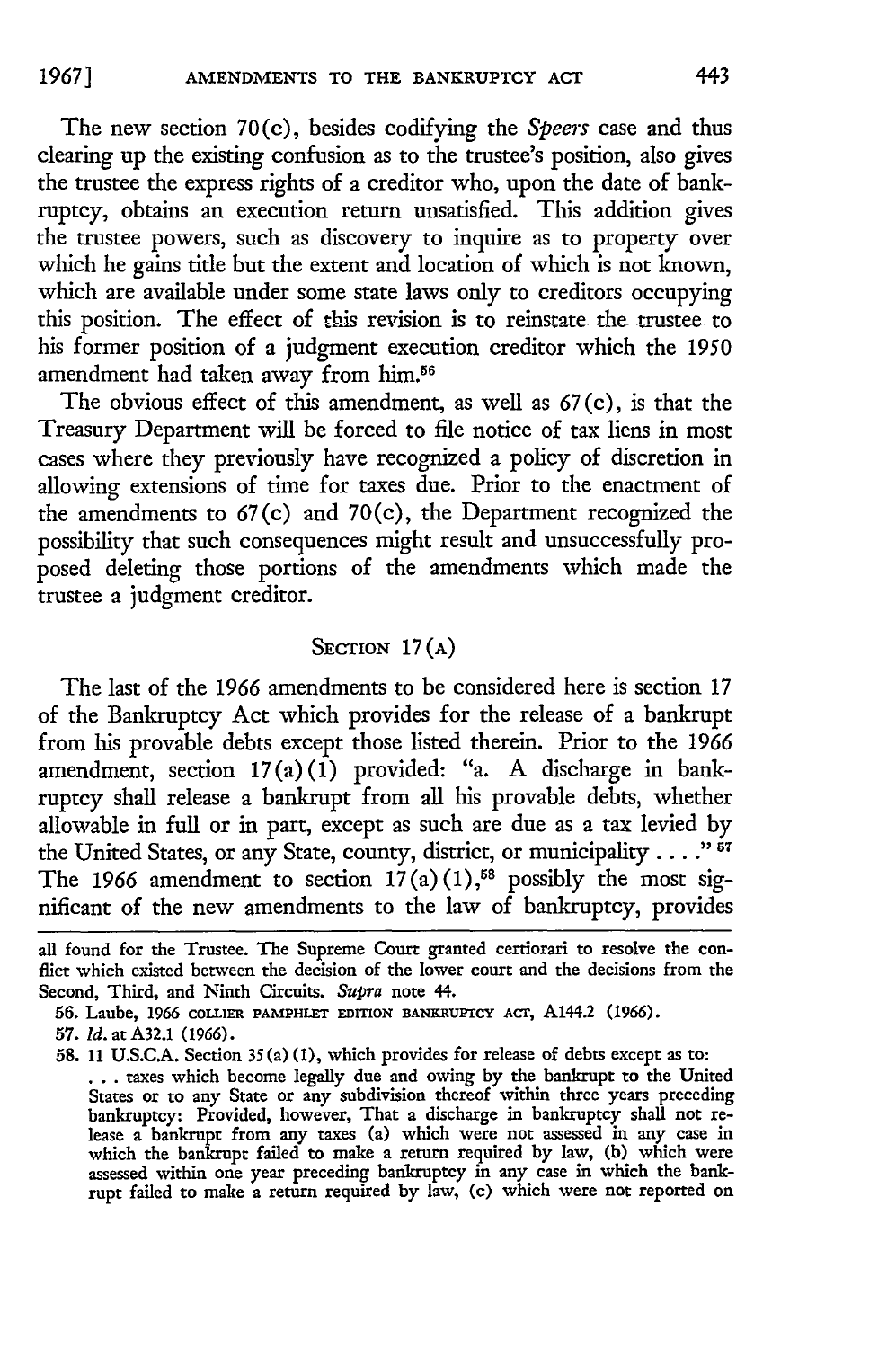for an absolute release of a debtor in bankruptcy of all taxes except those which became "legally due and owing by the bankrupt to the United States or to any State or any subdivision thereof within three years preceding bankruptcy." The section does not, however, release a bankrupt in situations where he has failed to make returns, made omissions from returns, or has not payed taxes he has collected or withheld for others, and specifically provides that this release does not bar or place any time limit on any valid tax liens.

The Congress was faced here with the problem of, on the one hand, wanting to provide for an absolute discharge of tax debts, absent fraud and other stated conditions, and, on the other, with the problem which would arise if they enacted into the statute a provision which would make voluntary bankruptcy a tax-evasive device. An alternative proposal was considered in lieu of this amendment which suggested that a limitation be made on the collection of prebankruptcy Federal tax liens, limiting them in any one year to **10%** of the taxpayer's income after taxes. The Senate believed that this would be a better solution than an absolute discharge of certain prebankruptcy Federal taxes, and would discourage voluntary bankruptcies while enabling rehabilitation.<sup>59</sup>

Congress finally chose to enact the three-year limit coinciding with the three-year statute of limitations for tax assessments under the Internal Revenue Code<sup>60</sup> which they felt should prevent petitions in bankruptcy to avoid tax liabilities and also enable a complete recovery after bankruptcy for any energetic individual. However, this amendment makes it clear that there **is** no discharge or effect on tax debts which have been made valid tax liens.<sup>61</sup> The exceptions to this threeyear limitation were incorporated in order to guard against the situa-

- **59. S.** Rep. No. **999,** 89th Cong., **2d** Sess. **(1966).**
- *60.* INr.RFv. CODE **of** 1954, *§* **6501.**

**61.** *Supra* note **58,** ". **.** . but a discharge shall not be a bar to any remedies available under applicable law to the United States or .... **"**

a return made **by** the bankrupt and which were not assessed prior to bankruptcy by reason of a prohibition on assessment pending the exhaustion of administrative or judicial remedies available to the bankrupt, **(d)** with respect to which the bankrupt made a false or fraudulent return, or willfully attempted in any manner to evade or defeat or (e) which the bankrupt was collected or withheld from others as required by the laws of the United States or any State or political subdivision thereof, but was not paid over; but a discharge shall not be a bar to any remedies available under applicable law to the United States or to any State or any subdivision thereof, against the exemption of the bankrupt allowed **by** law and duly set apart to him under this Act.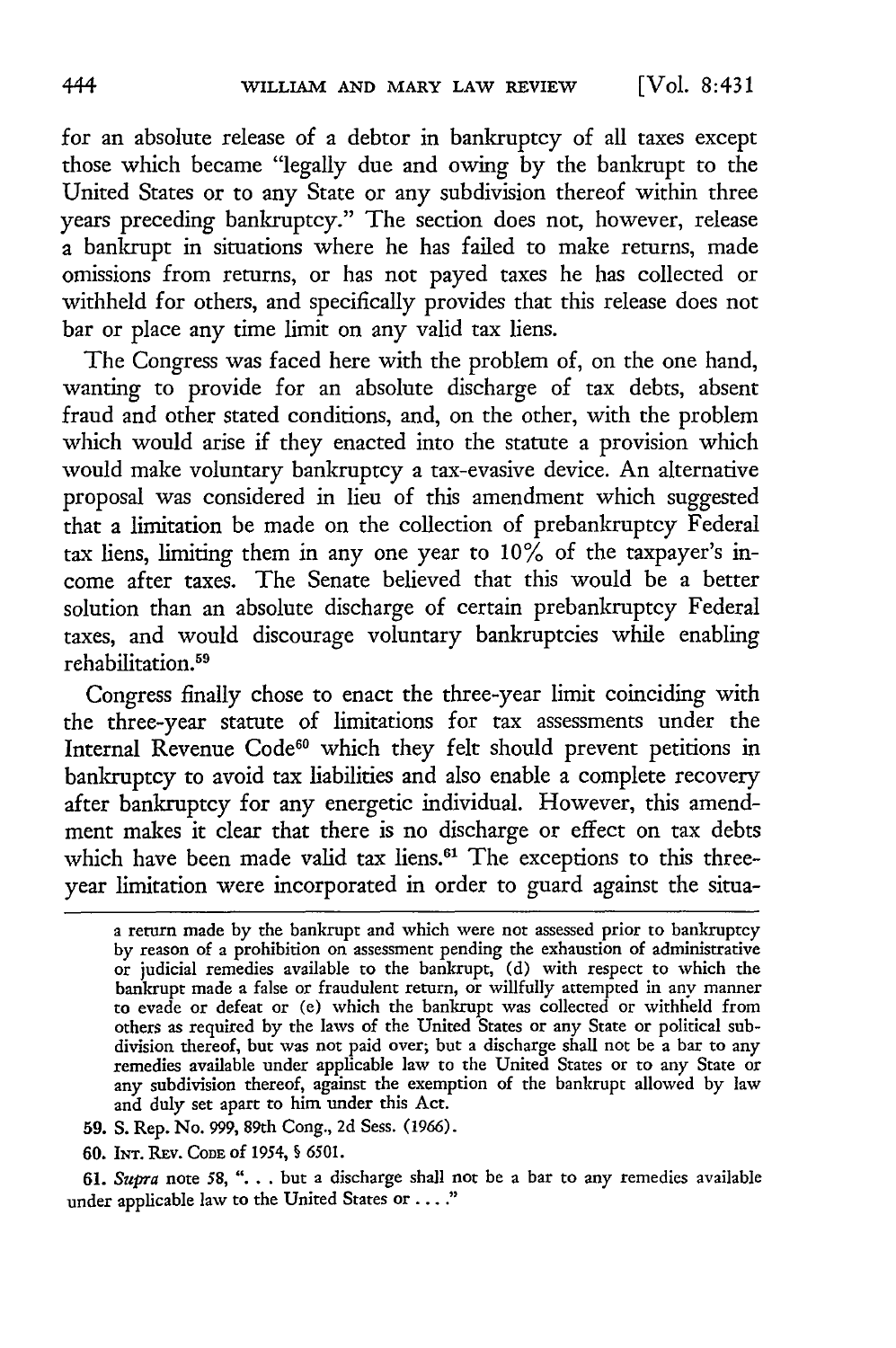tion where the fraud of a taxpayer would make this section a taxevading device in bankruptcy.

Prior to 1966, section 17(a) was perhaps morally sound, but presented certain inequities. A comparison between a single taxpayer and a corporate taxpayer both discharged in bankruptcy points out some of these inequities. The single taxpayer would have to pay any remaining tax debts out of any assets he might acquire after discharge; while the discharged corporation, although technically not released from tax debts, could simply change its corporate form, and thereby avoid future recovery of its remaining debt.

The importance of this amendment is obvious for the very reasons for the enactment of a bankruptcy law. The theory that a bankrup should be able to start on a fresh path of rehabilitation after a discharge in bankruptcy has been prevented due to the nondischargabiity of tax debts under the previous law. The ever-increasing propensity of the tax burden has caused this factor to become one of the major drawbacks to a discharge in bankruptcy.

#### SUMMARY

In amending Federal statutes, Congress must always weigh the potential benefits of the amendment against any harm that might be caused, not only to the law itself, but also to any interrelated law or administrative policy. The amendments discussed herein present just such a dilemma. In enacting these amendments to the Bankruptcy Act, Congress had to weigh the benefits of a more uniform code for the financially unfortunate against the harm which might result when such persons are relieved of paying their portion of the tax burden.

It seems that the enactment of these amendments may also force the Treasury Department to change its policy in regard to filing notices of tax liens, in order that it might secure its position in a bankruptcy proceeding. Due to such a policy change, there is an indication that the number of bankruptcies may increase, as the Treasury Department's previous use of discretion regarding postponement of the filing of notices of tax liens will now not generally be exercised so readily. Thus with the notice of the tax lien filed against him, the taxpayer may have a hard time obtaining the necessary credit to run his business, and he may be forced into bankruptcy. Even more far-reaching effects may be caused where the bankruptcy puts the taxpayer's employees out of work, stops orders for materials, and generally disrupts the economic